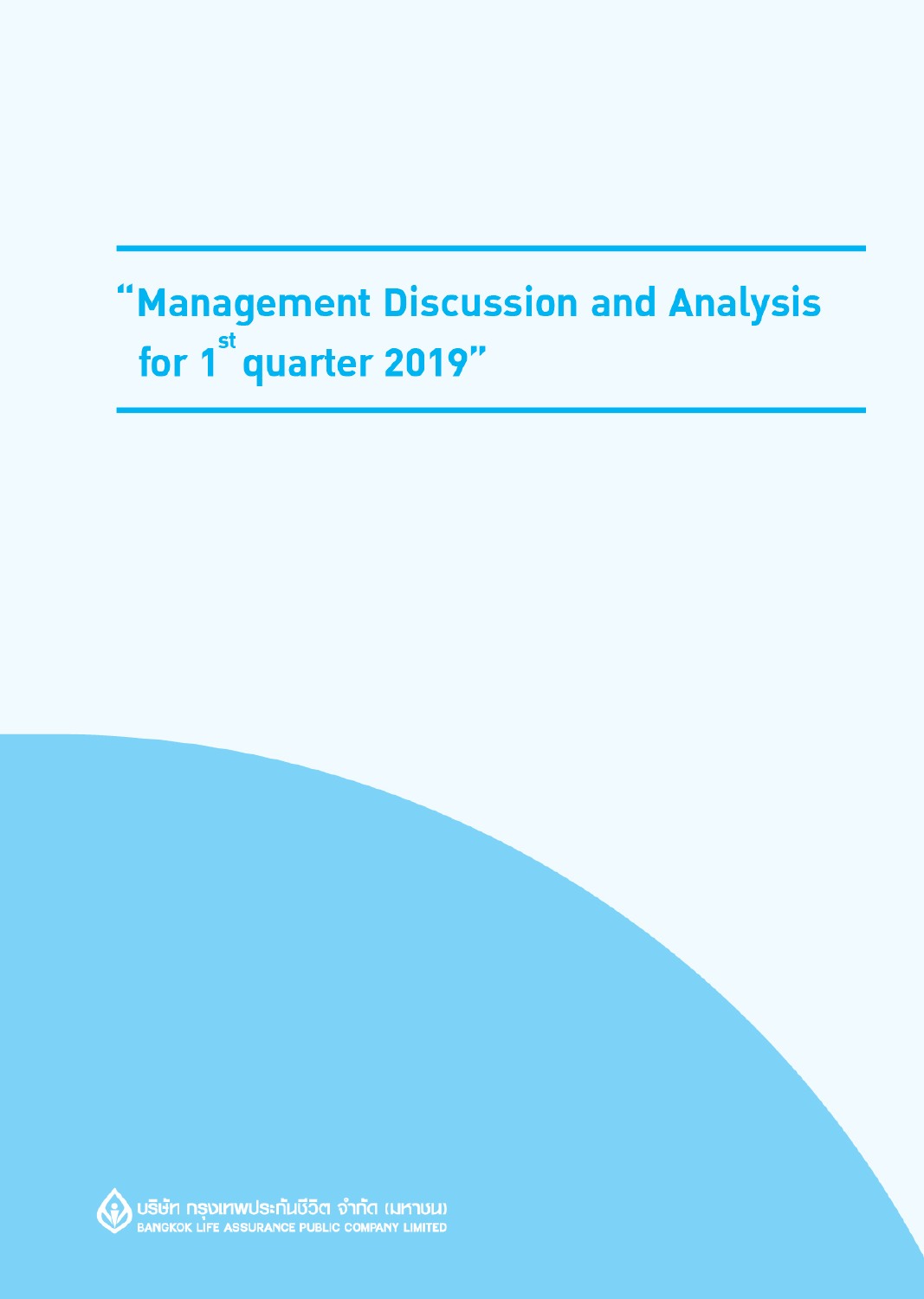#### **Performance Overview**

In Q1/2019, the Company had a net profit of Baht 1,286 million, a decrease of Baht 473 million or 27% from a net profit of Baht 1,759 million posted in Q1/2018. This was because in Q1/2018, there were reversal of LAT reserve in the amount of Baht 660 million and realized gain in the amount of Baht 375 million whereas in Q1/2019, there was loss incurred from sale of securities in the amount of Baht 78 million.

In Q1/2019, the Company had a total revenue of Baht 13,099 million, a decrease of 19% from Q1/2018. Net premiums written amounted to Baht 9,811 million, a decrease of 23%. Total investment income amounted to Baht 3,123 million, a decrease of 8% and other incomes amounted to Baht 165 million.

Total expenses in Q1/2019 amounted to Baht 11,590 million, a decrease of 18% from Q1/2018. Underwriting expenses amounted to Baht 11,221 million, a decrease of 18% and operating expenses amounted to Baht 369 million, a decrease of 6%. In this connection, in Q1/2019 the Company did not have any LAT reserve set.

Regarding the Company's solvency, the Company's capital adequacy ratio (CAR) as of the end of Q1/2019 was at 270% which is two times greater than the minimum legal requirement.

# **Operating Performance**

# **Table1:** Operating Result Summary

| <b>Statement of income</b>             | <b>Quarter</b> |       |        |       |         |
|----------------------------------------|----------------|-------|--------|-------|---------|
| <b>Unit: Million</b>                   | 1/2019         |       | 1/2018 |       | %YoY    |
| Revenues                               |                |       |        |       |         |
| Net premiums written <sup>(1)</sup>    | 9,811          | 100%  | 12,662 | 100%  | $-23%$  |
| Total investment income <sup>(2)</sup> | 3,123          | 32%   | 3,405  | 27%   | -8%     |
| Other income                           | 165            | 2%    | 166    | $1\%$ | $-0.5%$ |
| <b>Total revenues</b>                  | 13,099         | 134%  | 16,233 | 128%  | $-19%$  |
| Expenses                               |                |       |        |       |         |
| Underwriting expenses                  | 11,221         | 114%  | 13,745 | 109%  | $-18%$  |
| Operating expenses                     | 369            | 4%    | 394    | 3%    | -6%     |
| <b>Total expenses</b>                  | 11,590         | 118%  | 14,139 | 112%  | $-18%$  |
| <b>Earning before tax</b>              | 1,509          | 252%  | 2,094  | 17%   | $-28%$  |
| Tax                                    | (223)          | $-2%$ | (335)  | $-3%$ | $-33%$  |
| NI (loss)                              | 1,285          | 13%   | 1,759  | 14%   | $-27%$  |
| Earnings (losses) per share: Baht      | 0.75           |       | 1.03   |       |         |

 $(1)$  Net premiums written = first year premiums + renewal year premiums - premiums ceded  $\pm$  unearned premium reserves

 $<sup>(2)</sup>$  Total investment income = Net investment income +Gains on investments + Gains on revaluation (Trading securities</sup> and Exchange rate)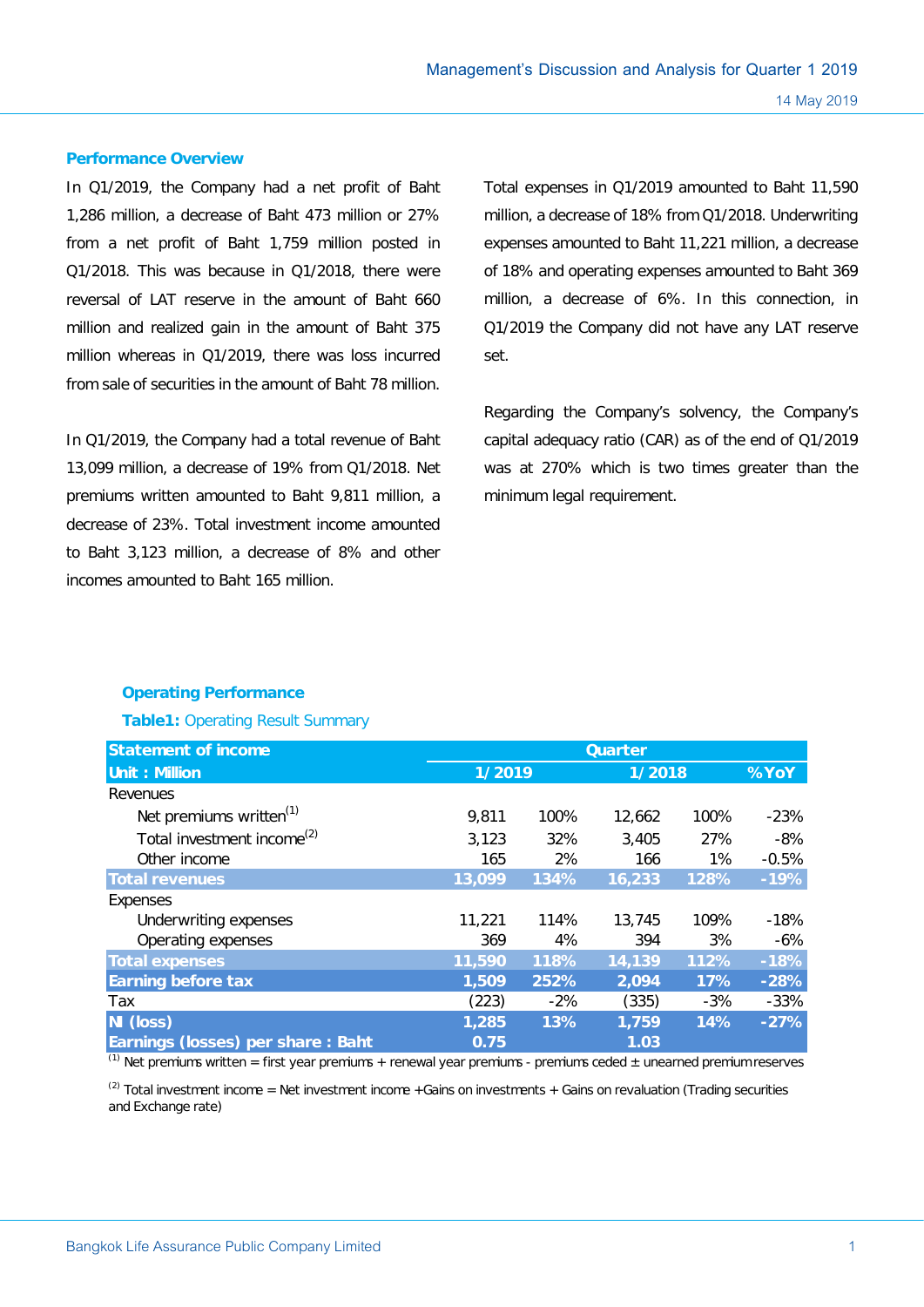## **Premium Income**

In Q1/2019, net premiums written amounted to Baht 9,811 million, a 23% decrease from Q1/2018. This was contributed to by the decrease in first year premium and renewal year premium.

In Q1/2019, first year premiums amounted to Baht 1,542 million, a 42% decrease from first year premiums of Baht 2,677 million posted in Q1/2018. Renewal year premiums amounted to Baht 8,973 million, a decrease of 16% and total premiums in Q1/2019 amounted to Baht 10,515 million, a decrease of 21%. The decrease was due to the company's discontinued sale of whole life products via bancassurance as the partner bank had acquired an additional partner for its bancassurance business, and a decrease of premium from the impact of mortality table while the decrease in renewal premium was due to policies sold via bancassurance which matured.

As for total premiums by distribution channel in Q1/2019, bancassurance channel's total premiums represented 61% of the total premiums earned from all channels, while those earned from the agent channel contributed to 30%, comparing to the same period of the previous year in which the contribution of premiums earned via bancassurance and agent channels to total premiums earned from all channels was 69% and 25%, respectively.



## Renewal year premiums by channel (million baht)



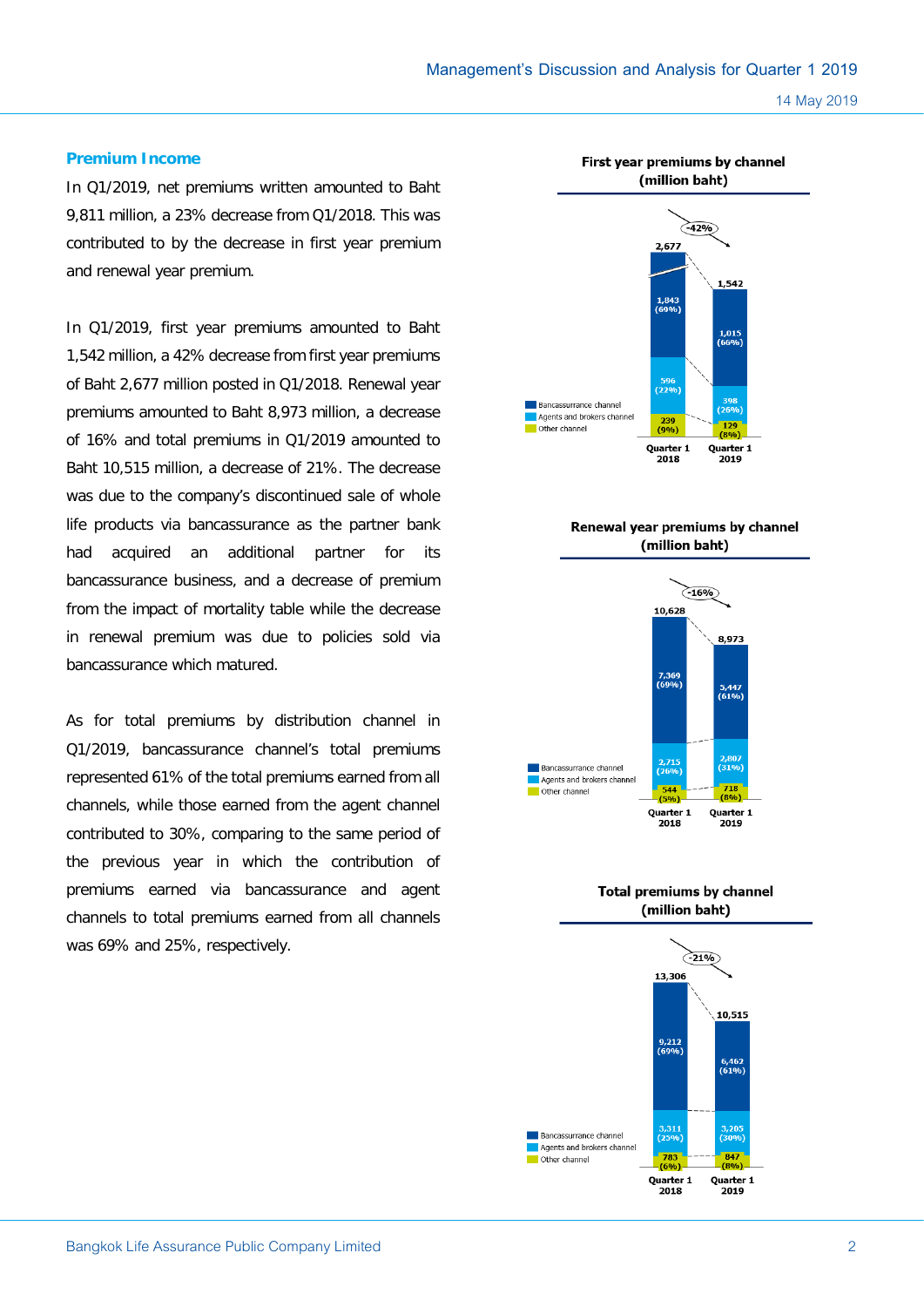|                                    | <b>Quarter</b> |        |        |         |
|------------------------------------|----------------|--------|--------|---------|
| Unit: Million                      | 1/2019         | 1/2018 | Change | %YoY    |
| Net investment income              | 3,076          | 2,952  | 124    | 4%      |
| Gain on investment                 | (78)           | 375    | (453)  | $-121%$ |
| Fair value gain (loss)             |                |        |        |         |
| Trading securities                 | 1              | (14)   | 15     | 104%    |
| Foreign exchange forward contracts | 129            | 88     | 40     | 46%     |
| Foreign exchange rate              | (4)            | 5      | (9)    | $-184%$ |
| <b>Total</b>                       | 3,123          | 3,405  | (282)  | $-8%$   |

**Table 2:** Investment income gain on investment and gain (loss) on revaluation

## **Investment Income**

In Q1/2019, the Company had a total investment income of Baht 3,123 million which decreased by Baht 282 million or 8%. Net investment income was Baht 3,076 million. Loss on sale of investments was Baht 78 million, while gain on revaluation was Baht 125 million.

When considering the rate of return on investment, it could be seen that the rate of return on investment in Q1/2019 decreased to 3.93%, down from Q1/2018 in which the rate was 4.53%. This was mainly due to loss on sale of investment.

## **Expenses**

The details of significant changes in expenses between Q1/2019 and Q1/2018 can be summarized as follows:

**1. Underwriting expenses** in Q1/2019 decreased from Q1/2018 by 18% or Baht 2,523 million which was down from Baht 13,744 million in 2018 to Baht 11,221 million in 2019.

1) The item "life policy reserves increasing from prior period" amount of Baht -6,514 million (Or shown as income on profit and loss statement), down by Baht 10,974 million or 246% from Baht 4,460 million in Q1/2018. This was because of

the increase in the number of maturing policies in Q1/2019, and the reversal of LAT reserve in the amount of Baht 660 million.

- 2) Benefit payments under life policies and claim payments increased by 112% or Baht 8,815 million from Baht 7,855 million in 2018 to Baht 16,670 million in 2019. They can be divided into:
	- Policy benefit payments which increased by Baht 8,883 million or 126%. The increase was mainly owing to maturity benefit payment which increased by Baht 9,226 million or 504%, and surrender benefit payment which increased by Baht 271 million or 15%.
	- Claims and loss adjustment expenses which decreased by Baht 68 million or 9%
- 3) Commissions and brokerage decreased by Baht 195 million or 19%, from Bath 1,050 million in Q1/2018 to Bath 855 million in Q1/2019. In this connection, commissions and brokerage decreased in accordance with the decrease in premiums.
- **2. Operating expenses** for Q1/2019 decreased by 6% or Baht 25 million, from Baht 394 million recorded in Q1/2018 to Baht 369 million in Q1/2019.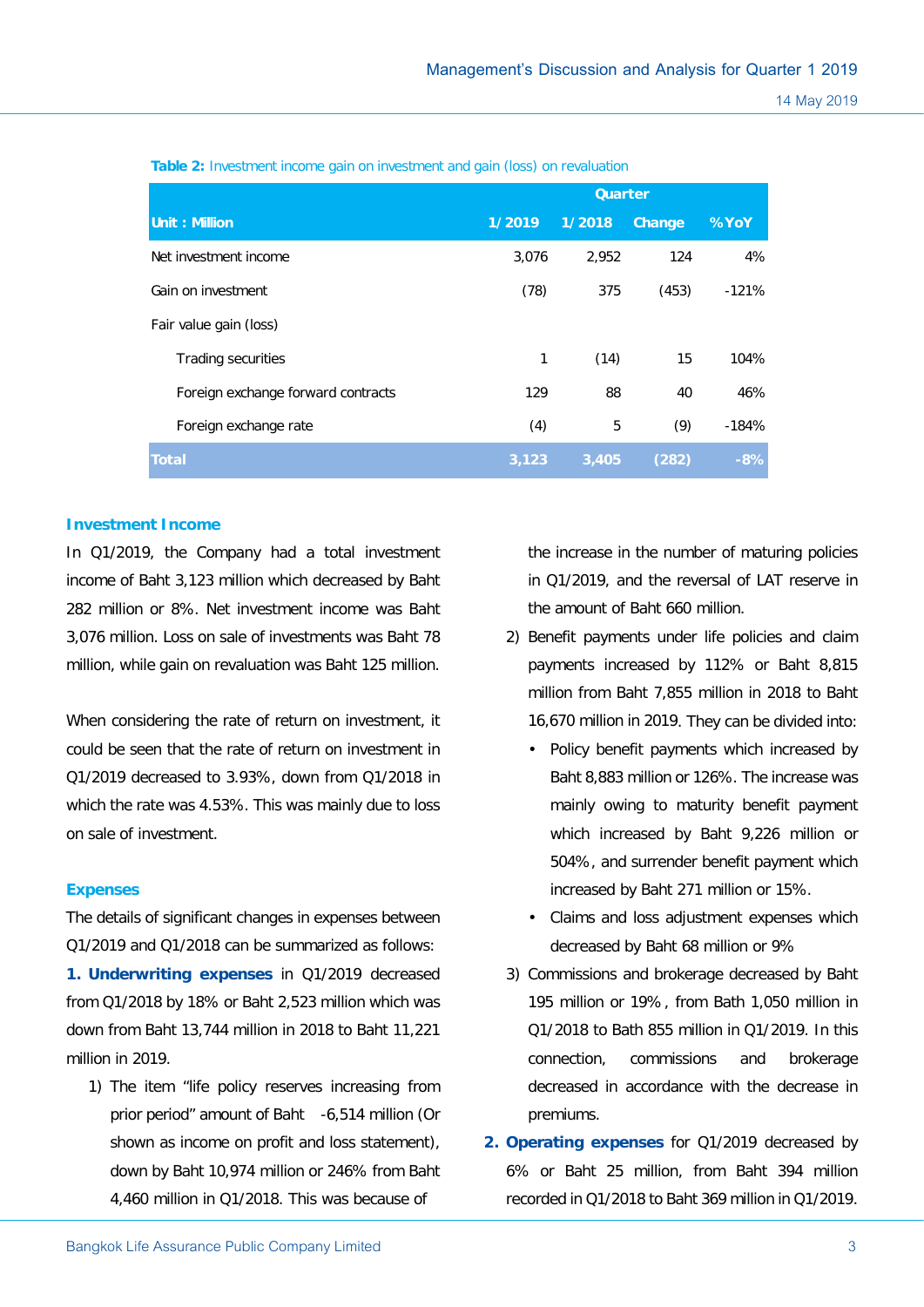This was mainly due to a decrease in human resources expenses.

# **Profit for the Period for Separate Financial Statement**

The Company posted a net profit for Q1/2019 in a sum of Baht 1,286 million, a decrease by Baht 473 million or 27% from a net profit of Baht 1,759 million posted in Q1/2018. This was a result of net premiums and total investment income which decreased by 23% and 8%, respectively.

# **Profit for the Period for Consolidated Financial Statement**

The consolidated financial statement for Q1/2019 posted a profit of Baht 1,285 million, a decrease from a net profit of Baht 1,753 million posted in Q1/2018 by Baht 468 million or 27%, from the reasons given in the part of separate financial statement**.**

**Table 3:** Financial Position Summary

# **Financial Position Summary**

# **Assets**

Total assets as of March 31, 2019 grew from December 31, 2018 by 1% or Baht 1,917 million which was mainly from investment assets which represented 96% of the total assets and 116% of life policy reserve.

## **Liabilities**

Total liabilities as of March 31, 2019 decreased from December 31, 2018 by 2%, or Baht 6,514 million. This was in accordance with the decreasing life policy reserve of new policies and a decrease of in-force policies from policies which matured in this quarter.

## **Shareholders' Equity**

Shareholders' equity increased by Baht 3,770 million or 10%, from Baht 38,496 million as of December 31, 2018 to Baht 42,266 million as of March 31, 2019. The increase was mainly contributed to by the operating profit of Baht 1,286 million and gain from revaluation of available-for-sale investments in the sum of Baht 2,484 million.

| <b>1 apro 6:</b> 1 marroldi i controli calificial<br><b>Financial Position</b> | As at 31 Mar 2019 |       | As at 31 Dec 2018 |      | Change   |        |
|--------------------------------------------------------------------------------|-------------------|-------|-------------------|------|----------|--------|
| Unit: Million                                                                  |                   |       |                   |      |          | $\%$   |
| Assets                                                                         |                   |       |                   |      |          |        |
| Cash and cash equivalents                                                      | 6,656             | 2%    | 9,746             | 3%   | (3,090)  | $-32%$ |
| Premiums due and uncollected                                                   | 3.242             | 1%    | 1,910             | 1%   | 1,331    | 70%    |
| Accrued investment incomes                                                     | 3,573             | 1%    | 2,691             | 1%   | 882      | 33%    |
| <b>Investments</b>                                                             | 303,928           | 94%   | 304,320           | 94%  | (392)    | 0%     |
| Premises and equipment                                                         | 1,339             | 0%    | 1,353             | 0%   | (14)     | $-1%$  |
| Other assets                                                                   | 3,899             | 1%    | 4,533             | 1%   | (634)    | $-14%$ |
| <b>Total assets</b>                                                            | 322.637           | 100%  | 324,553           | 100% | (1, 917) | $-1%$  |
| Liabilities and equity                                                         |                   |       |                   |      |          |        |
| Life policy reserves                                                           | 267.394           | 83%   | 273,908           | 84%  | (6, 514) | $-2%$  |
| Other insurance contract liabilities                                           | 9.994             | 3%    | 9.373             | 3%   | 621      | 7%     |
| Other liabilities                                                              | 2,982             | $1\%$ | 2,777             | 1%   | 206      | 7%     |
| <b>Total liabilities</b>                                                       | 280,371           | 87%   | 286,058           | 88%  | (5,687)  | $-2%$  |
| <b>Total equity</b>                                                            | 42,266            | 13%   | 38,496            | 12%  | 3,770    | 10%    |
| <b>Total liabilities and equity</b>                                            | 322.637           | 100%  | 324,553           | 100% | (1, 917) | $-1%$  |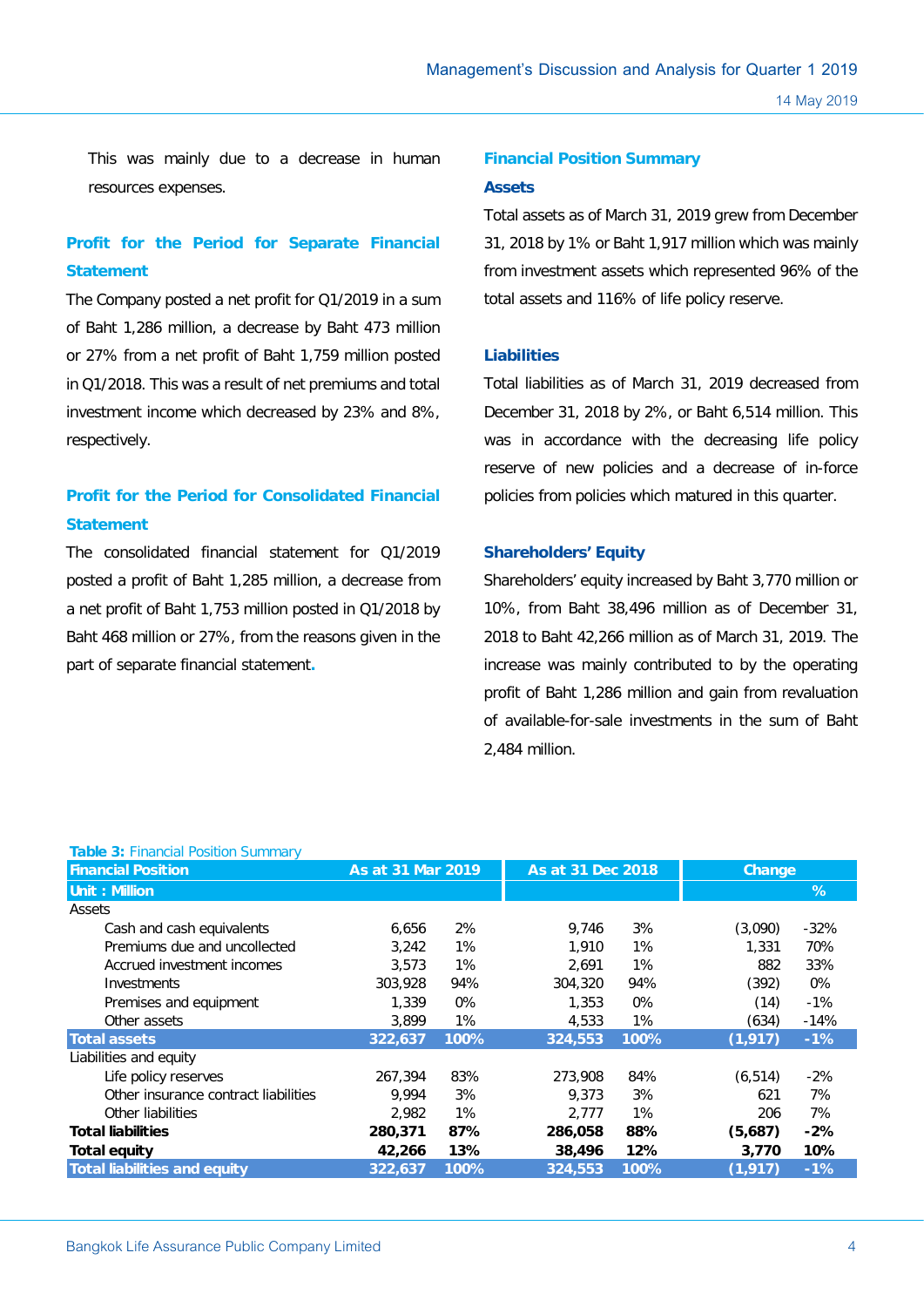# **Table 4:** Cash Flows

| Unit: Million                        | <b>Statement of cash flows</b> |       |         |         |
|--------------------------------------|--------------------------------|-------|---------|---------|
| For 3 months                         | 2019                           | 2018  | Change  |         |
| Source (used) of fund                |                                |       |         |         |
| Operating activities                 | (3,081)                        | 2.638 | (5.720) | $-217%$ |
| Investment activities                | (8)                            | (25)  | 17      | 68%     |
| Financing activities                 | $\overline{\phantom{a}}$       | ٠     | ٠       | 100%    |
| Net increased (decreased) in cash    | (3,090)                        | 2.613 | (5,703) | $-218%$ |
| Cash and cash equivalents -beginning | 9.746                          | 3.877 | 5.869   | 151%    |
| Cash and cash equivalents -ending    | 6.656                          | 6.490 | 166     | 3%      |

Cash and cash equivalents as of March 31, 2019 and 2018 were Baht 6,656 million and Baht 6,490 million. In this connection, cash flows decreased by Baht 3,090 million and increased by Baht 2,613 million, between the periods of 2019 and 2018, respectively. This was primarily owing to cash flows from operating activities.

Regarding cash flows of Q1/2019, the Company had cash flows spent on operating activities in the amount of Baht 3,081 million whereas in Q1/2018, funds earned from operating activities amounted to Baht 2,638 million due to the following entries:

- 1) Gross premiums written were in the sum of Baht 9,196 million in Q1/2019, decreasing by Baht 3,194 million from Baht 12,391 million in Q1/2018.
- 2) Interests received, dividends received, and other investment incomes amounted to Baht 2,591 million in Q1/2019, an increase of Baht 128 million from Q1/2018.
- 3) Benefits payments under life policies and loss incurred on direct insurance increased by Baht 8,554 million from Baht 8,247 million in Q1/2018 to Baht 16,801 million in Q1/2019.
- 4) In Q1/2019, the Company earned from investments in securities and general investments in the amount of Baht 3,238 million whereas in Q1/2018, its investments in securities and general investments increased by Baht 2,241 million.

**Capital Adequacy under Risk-Based Capital: RBC** As required by laws, the Company maintained capital adequacy ratio as of March 31, 2019 at 270%1 which increased from 260% as of December 31, 2018. The ratio is still double the minimum level required by law.

| <b>Financial ratio</b>                  | <b>Quarter</b> |        |
|-----------------------------------------|----------------|--------|
|                                         | 1/2019         | 1/2018 |
| NI / Total income                       | 9.8%           | 10.8%  |
| NI / Net premium                        | 12.8%          | 13.8%  |
| Life policy reserve / Net premium       | $-64.8%$       | 35.0%  |
| Underwriting expenses / Net premium     | 111.7%         | 107.9% |
| Operating expenses / Net premium        | 3.7%           | 3.1%   |
| Investment assets / Total asset         | 96.3%          | 96.1%  |
| Investment assets / Life policy reserve | 116.2%         | 115.8% |
| NI / Average investment assets          | 3.93%          | 4.53%  |
| NI / Average equity                     | 12.7%          | 17.9%  |
| NI / Average assets                     | 1.6%           | 2.3%   |
| Car ratio <sup>1</sup>                  | 270%           | 256%   |

## **Table 5:** Financial Ratios

 $\overline{a}$ 

 $1$  This ratio has not been reviewed and audited by CPA.